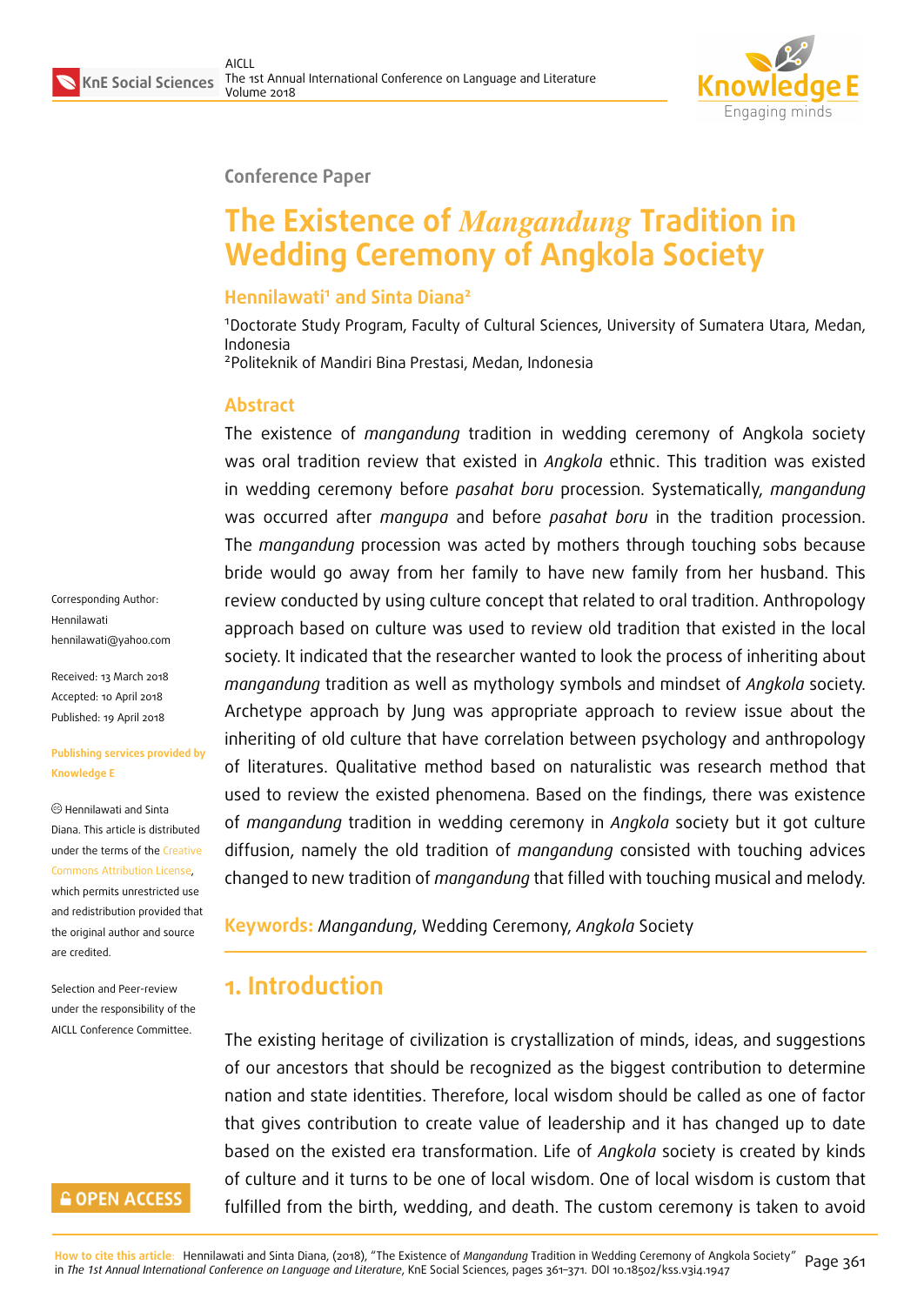

danger and harm that possible to rise in the life. In the *Angkola* society, there are many customs, especially in wedding ceremony.

The *mangandung* tradition in wedding ceremony of *Angkola* is one of procession that very interesting to look in the wedding custom. In this tradition, *mangandung* is a performance to show touching as well as exhilarating feeling; it is to be touching performance because the advice is given for the last time by the parents before the bride come to her new life and it is called as exhilarating performance because the bride will get new life. But, the condition is rarely to find like the oldest, especially for the current life. In the past, the tradition is very interesting even if the bride can not *mangandung,* the society will be sneer like *na tilako ma boru i* in which it describes woman without gentleness and affection and the bride is be forced to get married. Based on the background, the researcher wants to review the existence of *mangandung* tradition in wedding ceremony of *Angkola* society currently.

# **2. Wedding Ceremony**

*Horja* is a wedding ceremony in Angkola society. Procession of wedding ceremony is started with custom discussion *makkobar/makkatai* that is talking about unique and special speech-greeting between familiy in *Dalihan Na Tolu* in which every member should response to the speech-greeting like in the traditional poetry-response in rotation with the pronouncer.

The *Angkola* society is one of *Batak* ethnic that majority of the society have religion in Islam with patrilineal relationship, it means the husband is functioned to give *marga* to his generation. Pra-wedding procession in *Angkola* society:

1. *Manyapai Boru*

Introduction session is looked as important process to guarantee the relationship. In the custom of *Angkola* society, there is an introduction session that called as *manyapai boru.* If the future bride, namely *boru na di oli* respects to the groom, namely bayo pangoli, the procession will be continued to the *mangaririt boru* procession.

2. *Mangaririt Boru*

*Mangaririt boru* is known as next session in which the parents of groom will find background of the future bride about her attitude as well as generation in order there is no miscommunication in determining the future bride. When the parents find the compatibility toward the future bride, the parents of groom will come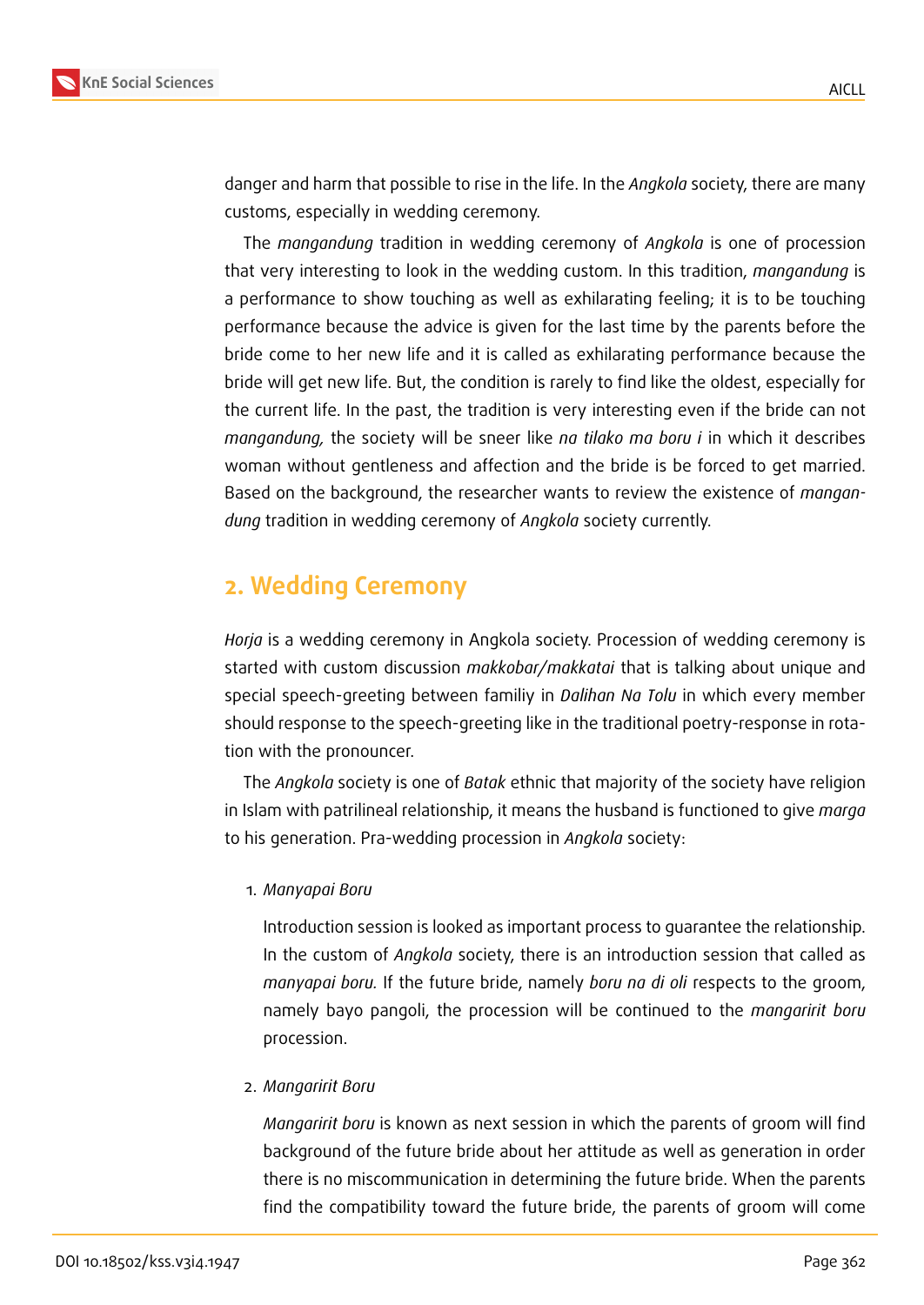

to house of the future bride to know the willingness of the bride. The expected response will get through the next procession.

3. *Padamos Hata*

This procession is opportunity that given for the man to visit house of the future bride in order he get the response toward previous expectation. If he gets permission from the future bride, the next planning will be discussed to determine the custom procession that related on it, such as: time to propose marriage, and the other aspects that should be filled by family of the groom.

4. *Patobang Hata*

The point of this ritual is to ensure agreement among family of future bride and groom. Moreover, there is discussion about *sera sahatan* or bride-price for the further procession.

5. *Manulak sere*

Based on the agreement, the family of future groom with his relative family about 10-15 people come to enter *sera sahatan* or bride-price as well as things that should be given, such as *silua* or gifts and *batang boban* or valuable things.

6. *Mangalehen mangan Pamunan*

The future bride will go with her husband and she will leave her parents' house. Therefore, there is *mangan pamunan* or consume ceremony before the future bride go with her new family. For this case, in the oldest procession, the relative family is come in the consume ceremony, but, currently, this procession is done in the biggest one by inviting friend and the other society to celebrate the ceremonial party.

7. *Horja Haroan Boru*

After having the custom ceremony in the house of *bayo pangoli,*, *boru na di oli* will dance like tor-tor to show the ceremonial party before she leave her parents' house.

8. *Marpokat haroan boru*

There is a discussion (*marpokat*) to elaborate duty based on *dalihan natolu* principle that consist of *kahanggi*, *anak boru,* dan *mora* before wedding custom is created.

9. *Mangalo-alo Boru* dan *manjagit Boru*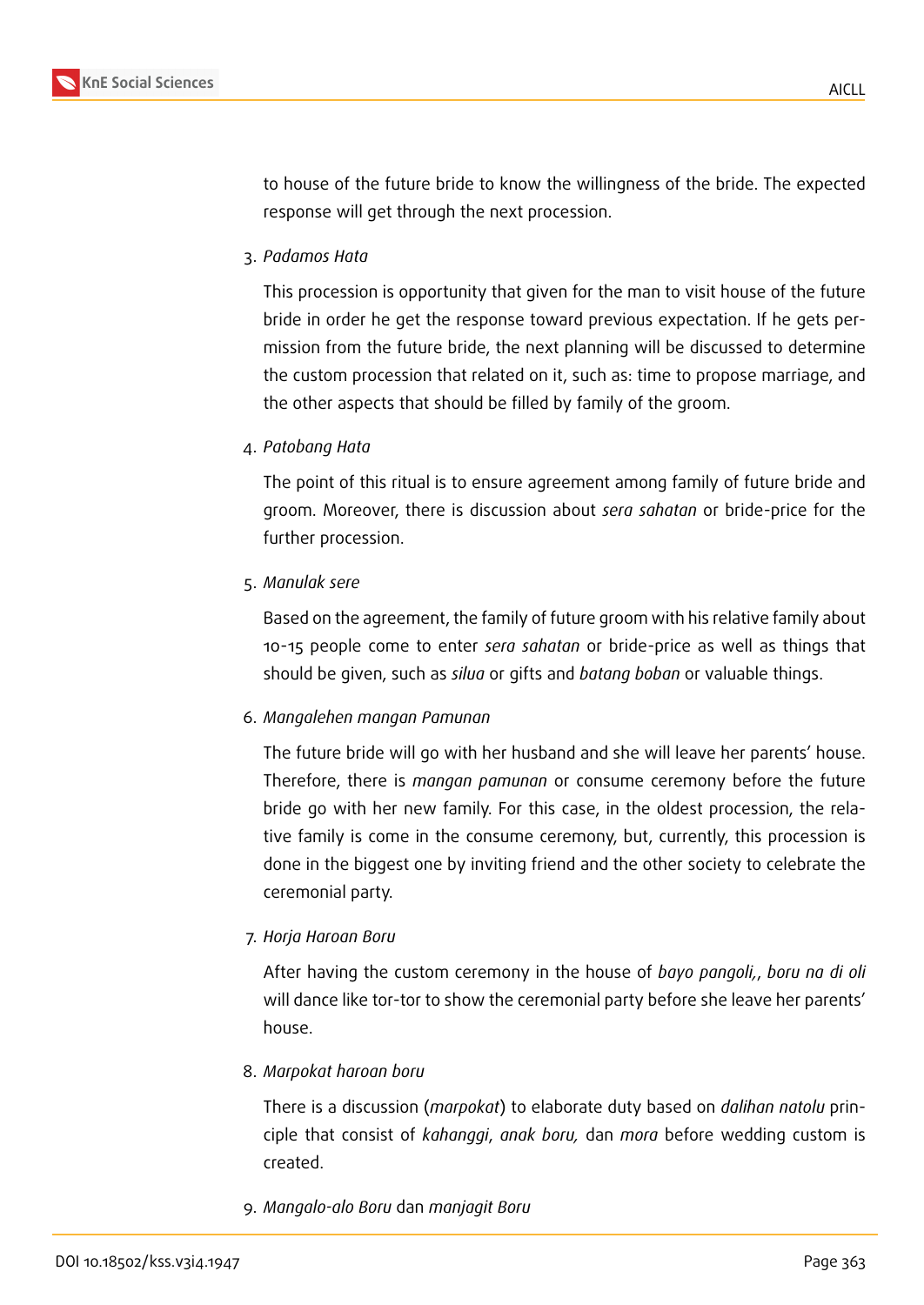

The procession of bride and groom will be existed by this session with two people that show martial arts, carriers of the spear and umbrella and line of family from the bride and groom in traditional drum sensation to enter the bride and groom to the house. After that, both of bride and groom will get consume party (*mangalehen mangan*) to taste the meat gift and have advices from the elders custom. After having the advices, the bride and groom and the existed society come together to location of wedding ceremony (*bagas suhut*).

10. *Panaek gondang*

In this procession, the *gordang sambilan* or traditional drums will be played in which they are respected by the *Angkola* society, hence, it needs custom permission to play the *gordang sambilan*, after having the permisson, the *gordang sambilan* are played and it indicates that discussion or *mangkobar* amont *suhut, kahanggi, anakboru,* and the traditional drummer, the custom elders as well as king of the society. Moreover, the traditional dance or *manortor-tor* is played in line with the musical of the *gordang sambilan.*

11. *Mata ni horja*

*Mata ni horja* is known as the summit of ceremony that existed in the house of *suhut*. Once again, dance of *tor-tor* is played by the kings of custom and it is followed *suhut, kahanggi, anak boru, raja-raja,* and *raja-raja panusunan*.

12. *Membawa Pengantin ke tapian Raya Bangunan*

This procession is believed to release bad attitude of the bride and groom in their single life. The bride and groom will be sprinkled with lime-water by using *daun silinjuan* or a green-leafs.

13. *Mangalehen gorar* (Menabalkan Gelar Adat)

This procession is conducted to give name of king custom of society to the groom or *bayo pangoli*. But, it should be conducted through discussion in order there is an appropriate name from his grandfather.

14. *Mangupa*

The point of this procession is giving advices of custom to the bride and groom, *bayo pangoli* dan *boru nadioli*. *Mangupa* is known as face of happiness that integrated in the custom ceremony and it indicates that the procession of custom will be covered and the bride and groom have legal-married in the view of custom society.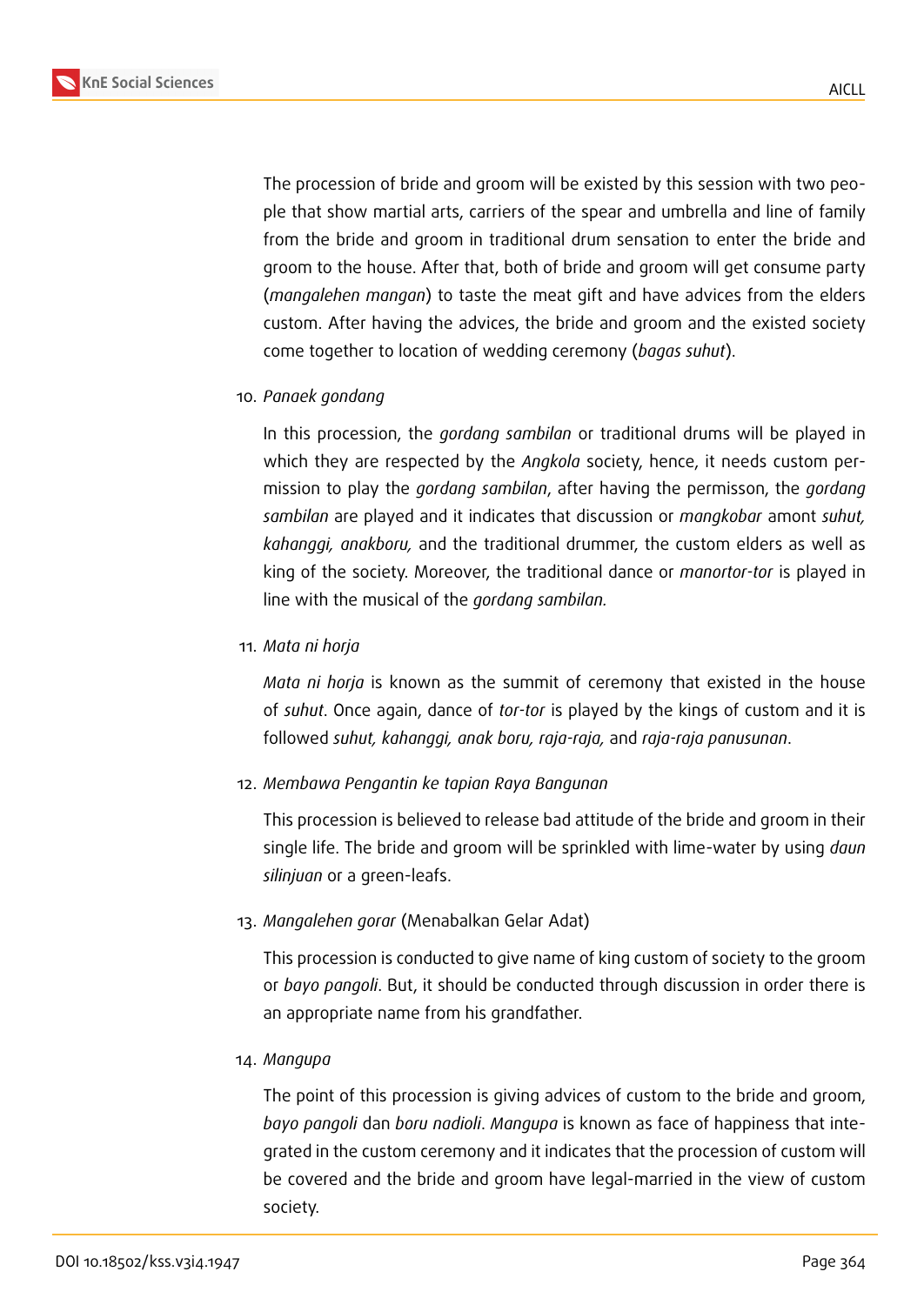

# **3. Mangandung Tradition**

Tradition is the habitual-action that acted by the society in their life. The tradition is developed and implemented to next generation in the society in order the tradition is conducted by further generation time by time. Therefore, the tradition is known as habitual-ethnic by one generation to the other generation. The old tradition is acted through oral-performance because it is looked as the norm and it is not important to be written. In relating to the concept, Vansina (1985:1) explains "*Oral traditions are historical sources of special nature"*. He states that oral-tradition is separated orally. Sibarani (2012:43-46) in his book, local wisdom, proposes characteristics of oraltradition, namely: 1) part of custom activity, 2) have context of the procession, 3) it is possible to review and performance, 4) traditional sense, 5) it is developed through next generation, 6) have oral process, 7) have value and norm about the local custom of the society, 8) have variety in the language oral-performance, 9) anonymous and collectively, 10) have potential to be developed.

In the previous explanation, there are several processions that related to the wedding ceremony in the *Angkola* society. Every procession of the custom is not far away with *Dalihan Na Tolo* concept in which it indicates the three *tungku* or fireplace that describes system of relative family in the social-custom activity.

Functional relationship concept between *marga* in the *Dalian Na Tolu* gets three elements, namely *kahanggi* that is male-relative family from male-parents generation. *Anak boru* is male-relative family from the husband' sister that have married and the last *Mora* is male-relative family from wife-family. These elements are have important position in the relative family in the *Angkola* society.

*Mangandung* tradition is closely with wedding ceremony in *Angkola* society. Where *mangandung* is found by two processions for the *Angkola* society, namely sorrow and happiness. *Mangandung* tradition in the wedding ceremony is face of touching weeping that acted by female-relative family, it is showed trhough advices with hope the bride have self-control in her husband-family Tinggi Barani (2015: 8). The advices are conveyed through metaphor in which there is no right of the parents toward the bride, in contrast, the bride loses her right to tell her complain toward the parents, ideally, the bride should tell the good news toward her parents after having the married because the condition indicates that her parents are success to educate her in the previous life. In other side, if the parents get bad news about the bride attitude, it indicates that they have lost to educate her girl. The touching advices describe that the female-married is difficult to be free-act.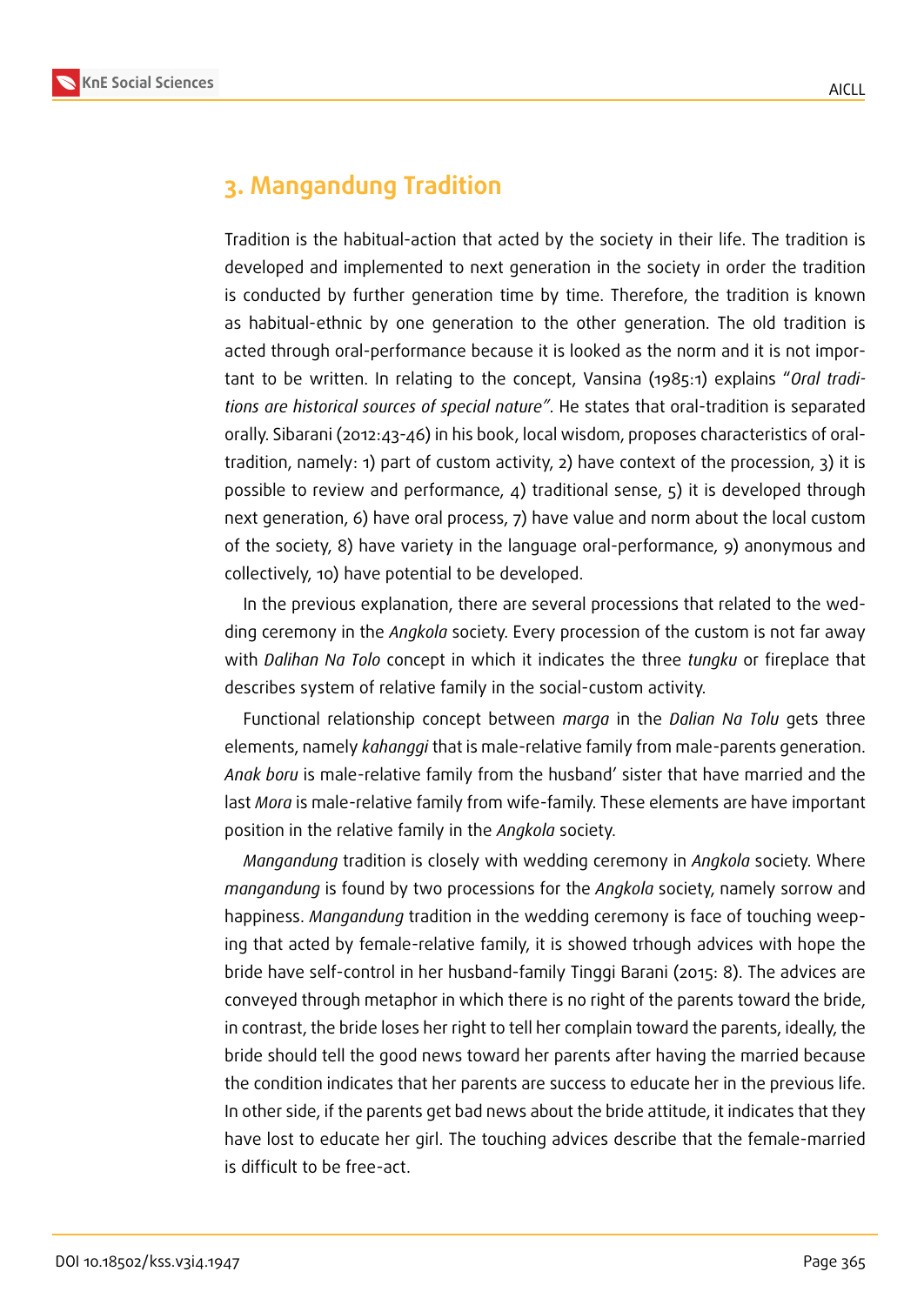

# **4. Angkola Society**

*Angkola* is one of sub-ethnic of *Batak* ethnic between *Batak Toba,Karo, Dairi, Simalungun,* and *Mandailing*. Generally, *Angkola* society is placed in same position with *Mandailing,* but there are several variety among them. *Angkola* have position in district of *Tapanuli Selatan*, North Sumatera, but, currently, many of them are seperated from district of *Tapanuli Selatan.* In the district of *Tapanuli Selatan* they have position in subdistrict of Batang Toru, Sipirok, *Saipar Dolok Hole, padang Bolak, Barumum Tengah, Sosa, Barumum, sosopan, Padangsidempuan,* and *Batang Angkola.*

Almost the *Angkola* society has Islam religion from 1821 and majority of them are farmer. The *Angkola* is consisted with two regions, namely *Angkola Jae* and *Angkola Julu.* After Rajendra Chola I kingdom, there is a hero who knew as Jolak Maribu Dalimunthe. Eventless the *Angkola* society get development, there is a group on the society that maintain their custom.

The other references of history lesson that come from book of Adat Tapanuli Selatan (1984) by B.G. Siregar in the letter of Surat Tumbaga Holing state that the development of *Angkola* society is Portibi, a sub-region of Padang lawas (Padang Bolak) and Tapanuli Selatan. In this area, the society people are combined with *Mandailing* or the others ethnic.

### **5. Literature Review**

Related to oral tradition, cultural antrophology is considered the most relevant for analyzing cultural traditions. Anthropology is also included in the arketaipal approach, which emphasizes the cultural heritage of the past. This is in line with what is presented (Ratna, 2012: 353) that anthropology pays attention to man as a cultural agent, the system of *kekerabatan*, myth system, and other habits. In this case researchers focus more on the inheritance of the tradition through the symbols of the mythology and mindset of society.

As for to analyze how the existence of tradition *mangandung* in Angkola society marriage event, arketaipal theory. Arketaipal or archetype comes from Greek which means original form. The arketaipal approach is a literary study in oral tradition that emphasizes the past cultural heritage. Jung (1875-1961) is the pioneer of this theory. Jung (Sikana, 2009: 138) explained that, in man has a sense which is known as intuition. The basis of the study of this study is the *mangandung* tradition, which sees the existence of the tradition is still there or not. Thus the archetype approach emphasizes the study of past cultural heritage that has a relationship between the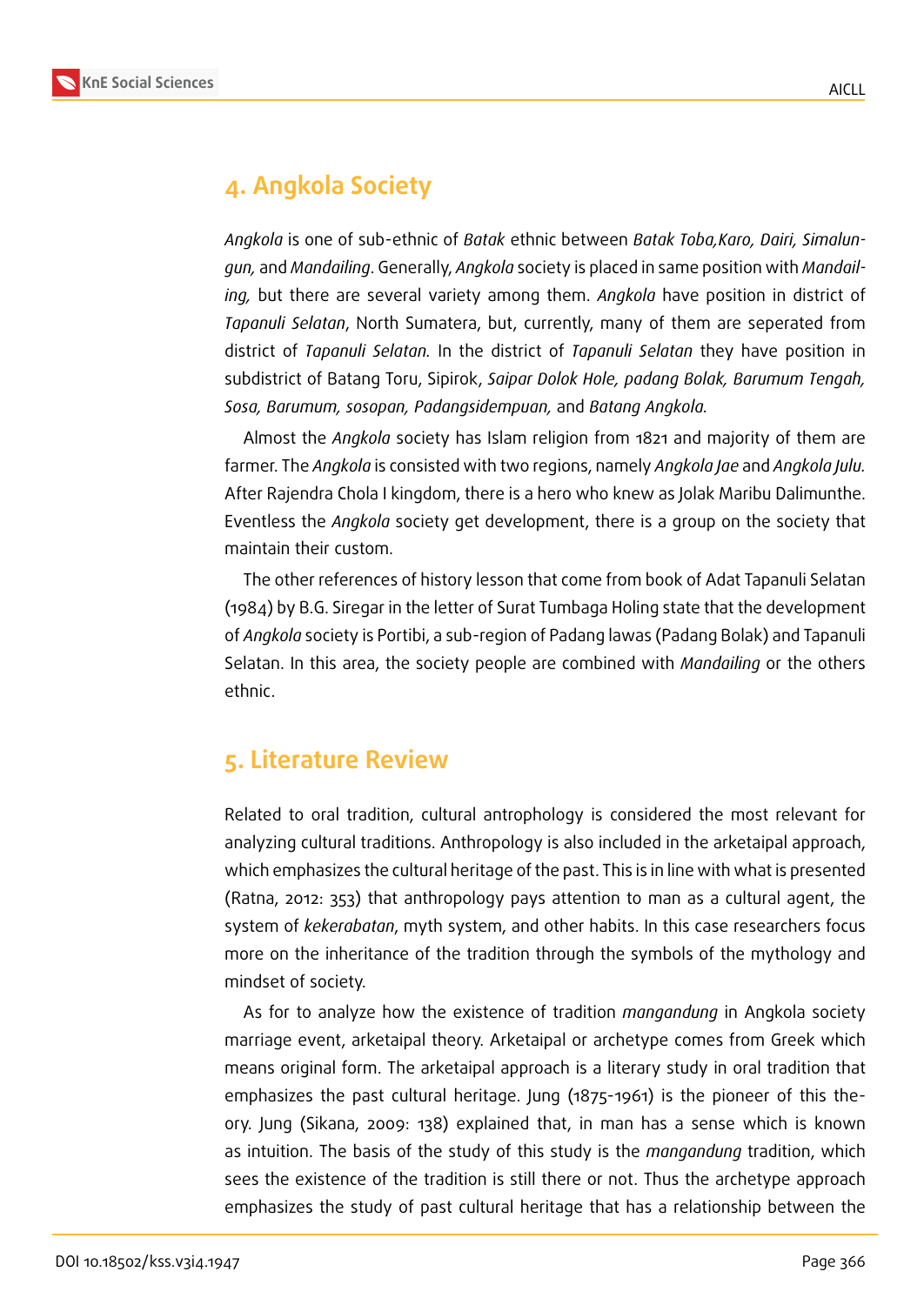

field of psychology and anthropological literature. The legacy can also be seen in the tradition of *mangandung* in the Angkola community marriage ceremony.

### **6. Research Method**

The method used in *Mangandung* tradition research at Angkola Community Marriage event is qualitative research which is naturalistic, ethnography, case study, or phenomenology. Qualitative research produces descriptive data in the form of written or oral words about people or behavior that can be observed. According to (Ratna, 2004: 7) qualitative methods mrmberiksn attention to natural data, data in relation to the context of its existence. This means that the research is more directed to the process than the product and is usually limited to one case. This method is also based on the use of pure and natural data so that the results obtained research that explains the real reality that can give the results exactly how the process of tradition *mangandung* in Angkola society marriage.

The data used in this study is the oral speech that the author of the researcher obtained from the speaker andung as well as key informant that is Ompung Yanti (68 years) who is currently still able to know andung in the marriage ceremony in Angkola. Researchers choose him because he is the descendant of the king at his time, and very clever *mangandung*.Sementara data sources that the authors obtain is the source of oral data from sipangandung during Angkola adat marriage ceremony, coupled with a source of written data obtained from books, articles, scientific papers, and notes of interviews with informants.

Data collection in the study of Mangist Tradition Existence in Angkola Society Marriage Event was conducted in literature study and field research. Data collection is done by collecting data pystaka data through documents relating to the object to be studied that *mangandung* in marriage ceremony. While fieldwork researchers conducted interviews to get data directly to the interviewees. This is stated by Moeleong (2005) that the interview is a conversation with a specific purpose and purpose. This interview was conducted to obtain the data collected from the answers of informants from the statements submitted by researchers.

#### **7. Discussion**

This research is related to the concept of culture which has the meaning of the value of abstract ideas, norms, and symbolic objects, as well as materials. Culture can be viewed as something that is inherited from one generation to another. This is in line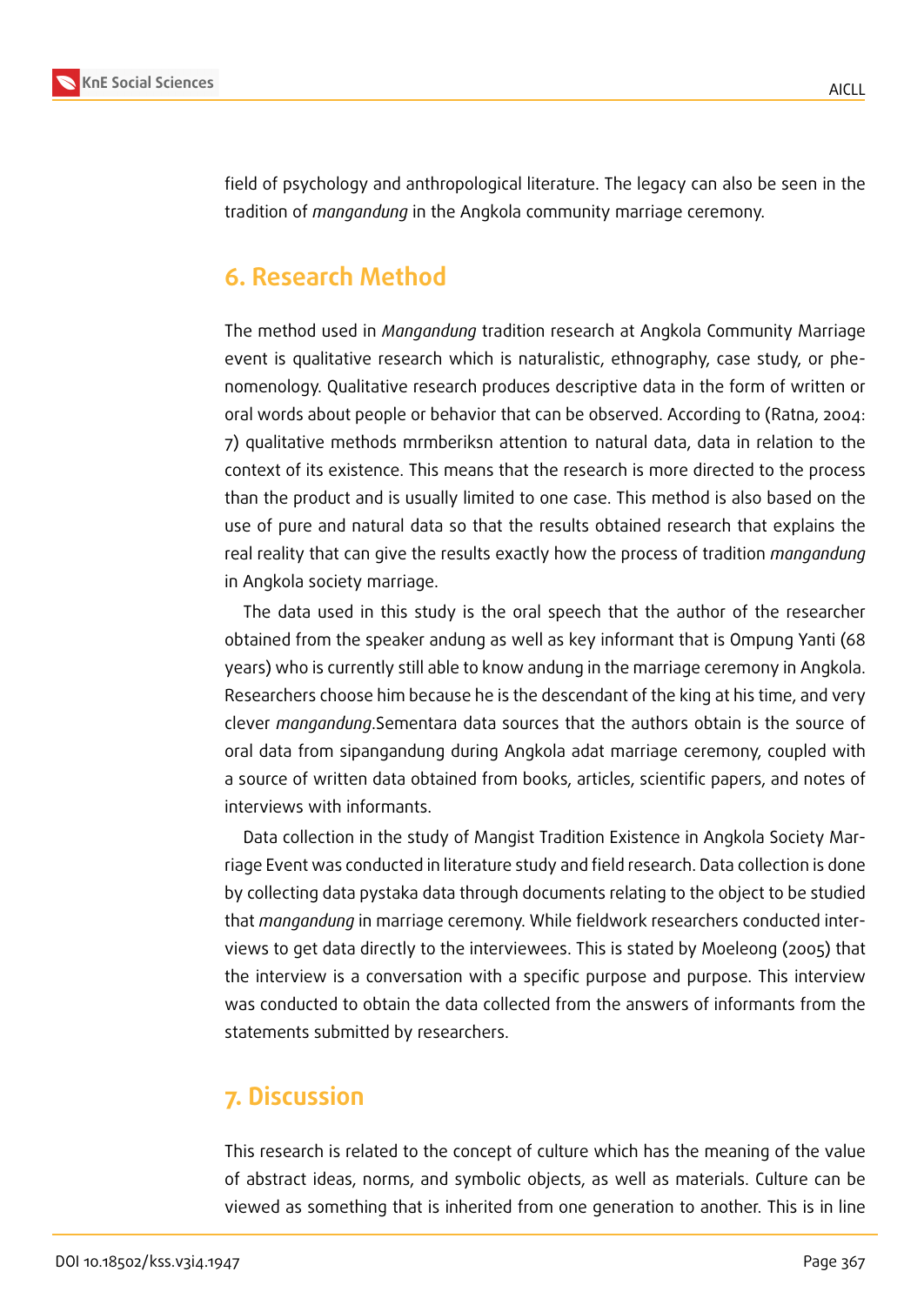

with what is expressed by Koentjaradiningrat (1990; 180) which states that culture as a whole system of ideas, actions, works of human beings in the framework of community life that belongs to human self, which includes the idea of behavior such as beliefs, attitudes, how to apply, and the results of a typical human activity for a particular group of people.

Existence in Tradition *Mangandung* in Marriage Angkola society today is still there found. This can be witnessed upon completion of the mangupa boru event, the family of the bride where the mother as the bride's parent is given the first assignment to give advice to her daughter, then followed by the natolu dalihan in this case is called the maternal line. This aims to later the princess can put themselves as well as possible in the husband's family. Women in the Angkola society when deciding to spawn, all behaviors of girls should be changed. Women in fostering married life should be able to be the best of wives, daughters, and mothers for children and role models in society. The obligation of a woman when carrying this mandate was once considered very heavy. This means that the mandate charged must be met as expected, because when a woman can not carry out the mandate the whole extended family participate in the problem. Embarrassed by our behavior, is the image of our parents' upbringing. It also causes how women feel sad when will die out the magnitude. When a parent's right turns to a husband, there is no longer a parent's right to interfere in the child's life. Of the marriage ritual procession that is through this *mangandung* tradition is a very exciting event because this is the last advice given to a girl before the surrender of rights to her husband. This is reflected from the andung speech that is spoken by pagandung (in this case the bride).

*Iiii....., kehe... ma....au...da inang............... Ke ma au da inang tu huta sihadaonan i O inang oinang tolong jagit doma jolo da inang.... Tangan jau solom ni borumu Au nasiak panomuan on da inang O inang.... oinang.... Marbulus nipangan rohai mahe damang dainang.......... Palangka simanjojak ni borumu au.... Na macanda bulung on da inang........... Tu luhat sihadaonan i,iiiii.................*

It means: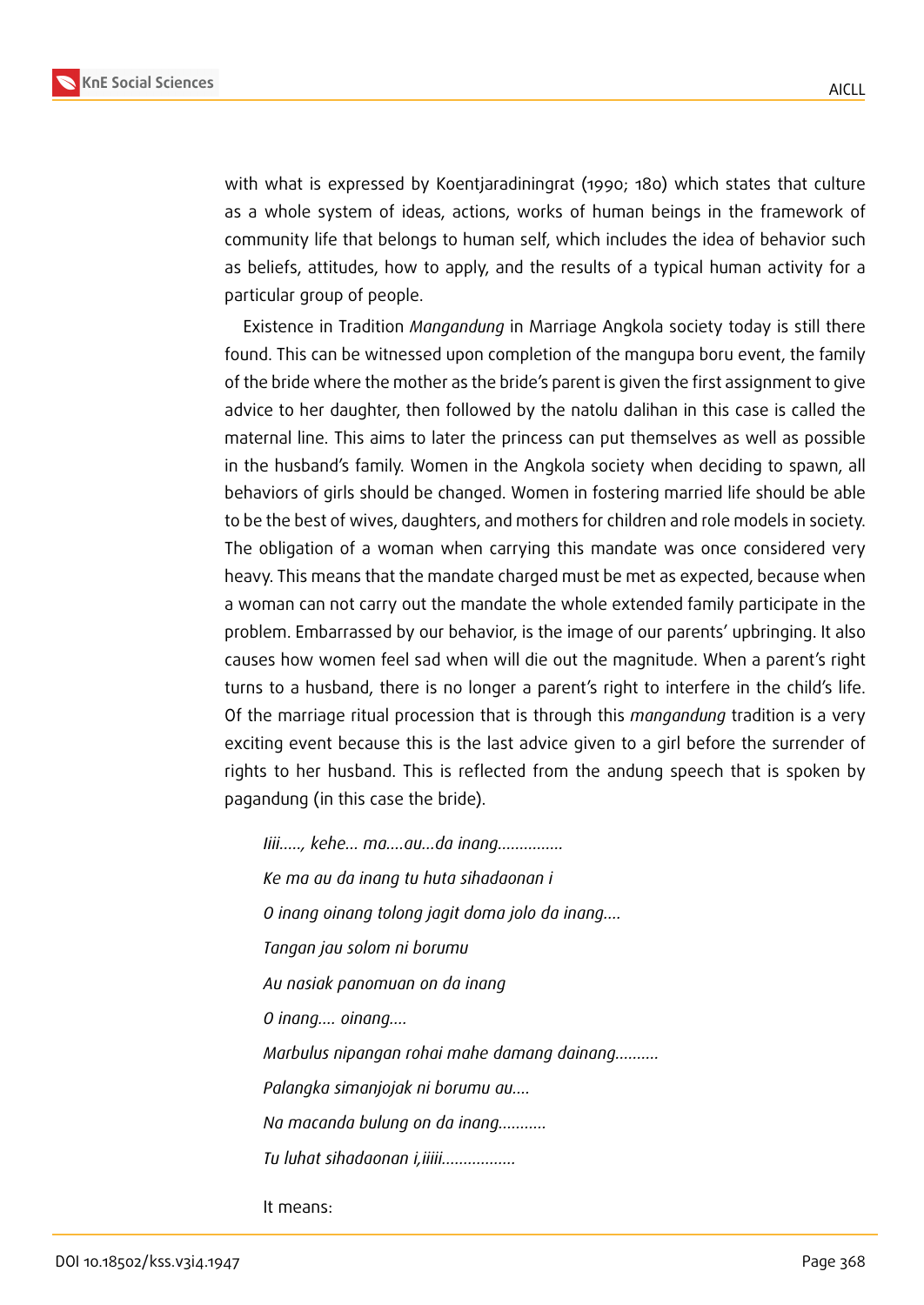

I will go mom... go with a new family

Accept my sorry greeting mother...

Sorry from me your daughter

Moms....

When I will step on my feet

With this self away go to a distant place.....

The implied meaning of a woman shows that she feels very alienated, sad because she is no longer useful to her parents. This is the jewel of feeling that comes when *mangandung*i occur.

Based on observations made by researchers there are several factors that resulted in a shift in tradition *mangandung* in marriage in Angkola, among others:

#### 1. The influence of globalization and modernity

The influence of globalization is a contemporary development that affects all aspects of people's lives. There are societies that can accept the effects of globalization such as the younger generation, people with high social status, and urban society. But there are also people who are difficult to accept or even reject globalization like people in remote areas, old generation whose lives are stagnant, and people who are not ready physically or mentally.

One effect of modernization is a shift in value. This is reflected by the changes that occur in the community. When there is a new element byang attracts the heart, then masyarakatpun change slowly but surely follow the pattern on the value. Modernization should be interpreted as meeting the various elements both in terms of positive and negative. This means we need to selectively adopt the incoming cultural elements. The most easily influenced group of modernity is the youth, where young people are usually characterized by a self-cultivation process. one of the influences of modernity is the lifestyle.

2. Language

Andung language which is a distinctive language used in the tradition of *mangandung* in Angkola society marriage ceremony has been very rarely used during the marriage event was even a step of use because no one can use it and if there is still a parent aged above 60 years now (interview with Yanti ompung, November 2016). Ompung Yanti the speakers are very clever *mangandung*i even without any marriage event he reflexes tears when *mangandung*. According to him people now do not know the language andung, because andung language function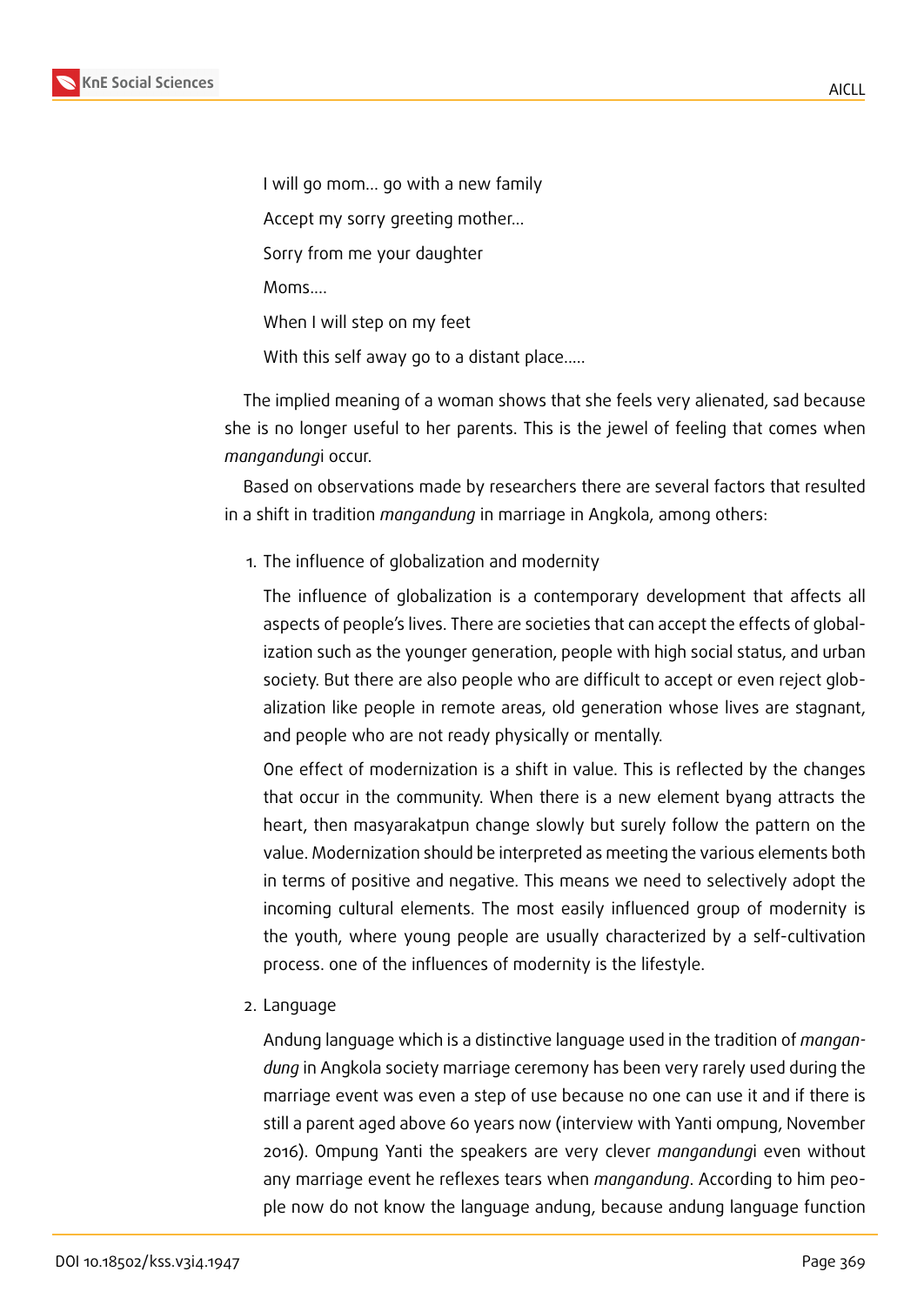

has changed into language hasomalon language and shifted to the Indonesian language.

3. Economy

Patterns of life that is increasingly oriented to the things that are economic is one of the shifting tradition *mangandung* this. When now boru or bride when parents give advice is rarely found in crying. The change is now transformed into a singing song on stage with keybord music while singing. It is now more touching to the bride's conscience and usually when singing rere au narere which means humiliating sad when more expressing the bride's feelings. This is also one of the causes of the shifting tradition of *mangandung* which was still a natural nature has now been modified by the singing on stage and lasted until now.

# **8. Conclusions**

As for the conclusions obtained from this study, that the existence of tradition *Mangandung* in Angkola Society Angkol Event still found, just shifting value in this tradition experiencing change this matter influenced by several factors, among others:

- 1. Factors of globalization and modernity affect much the mindset and lifestyle of today's society. In the past this tradition is very sacred because the advice is something that becomes memories that can not be forgotten for life. Andung bride to the bride is a magical words if not heard and carried out will give bad effects for life, and vice versa very useful if we want menderngar and carry out advice from the andung said. The influence of globalization and the modernity of life alters the mind-set of the society to make the form of speech in a song to be more modern and exhilarating.
- 2. Andung language nowadays, there are many who can not use it anymore, because the andung language functions changed to the language of somal or everyday language even now the function of somal language has changed into Indonesian language.
- 3. Economics

Current economic factors can erode the value of wisdom in a culture. It is also found in the tradition *mangandung* in Angkola society marriage ceremony.